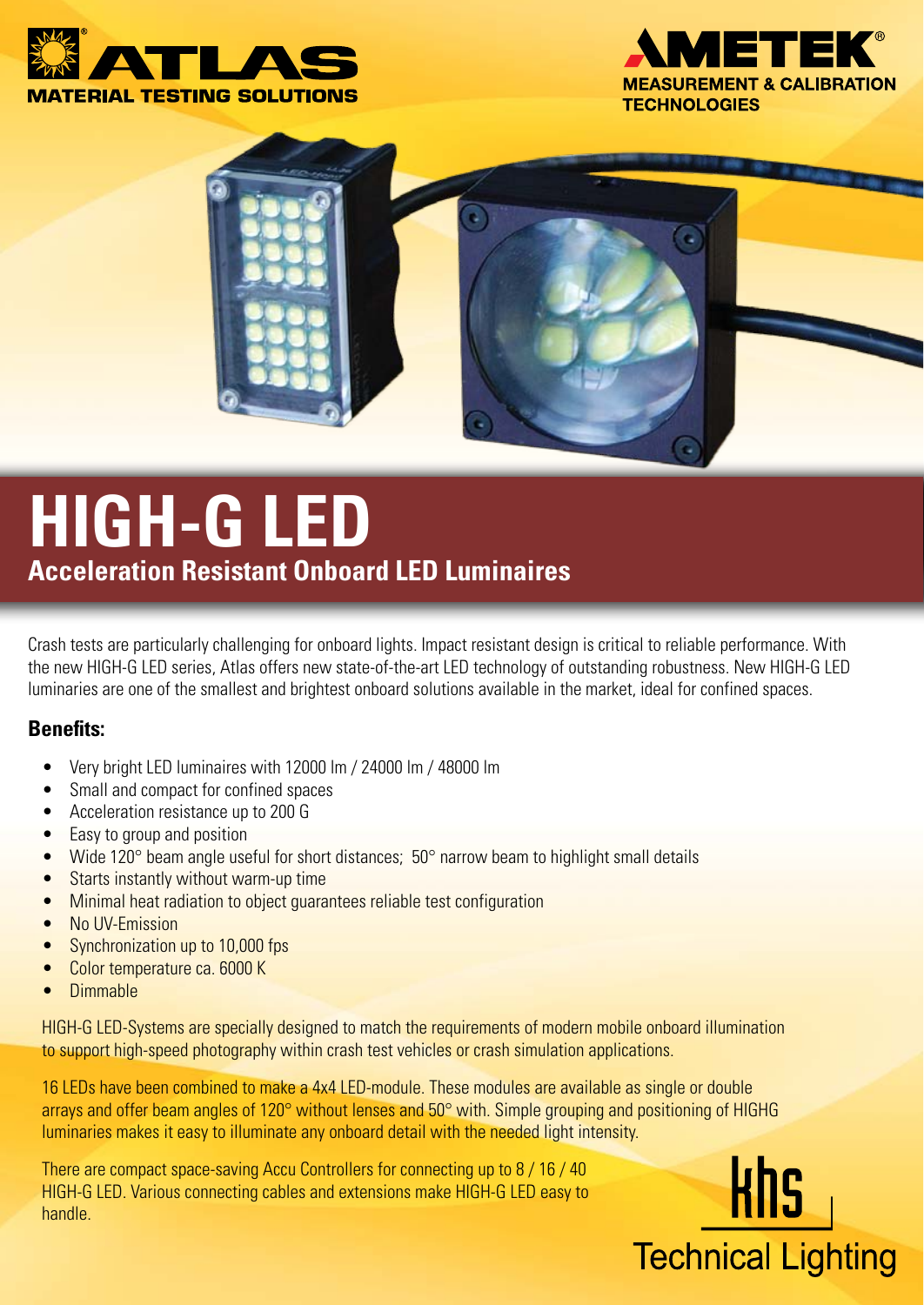# **HIGH-G LED Series**



**HIGH-G 4420** Single array beam angle 120°

**HIGH-G 4421** Double array beam angle 120°



**HIGH-G 4423** Double array beam angle 120°

**HIGH-G 4422** Single array beam angle 50°



**HIGH-G 4425** Quadruple array beam angle 50°

# **HIGH-G LED Controller**

HIGH-G luminaries are managed and supplied via controllers. Control will be done via TTL/ CMOS sync input, opto-isolated I/O signals for "start" and "ready" as well as a TCP / IP interface.

For best practice of luminaire positioning and camera alignment the controllers have a power reduced continuous light function.

Main CTL/STS LED Ports

For actual crash testing, the flashlight mode becomes important. Via the controller, all

HIGH-G LED can be operated in flashlight mode synchronized with the cameras. This highly reduces the heat load of the LEDs and allows approximately one minute operation at 100%.

#### **Connections**

LED-Con controllers work with Lemosa FGA.2B.318 for power supply, Ethernet and sync. For HIGH-G luminaires there are Lemosa FGG.1B.306 plugs.

#### **Possible connector schemes:**



Extensions: 4 m / 6 m, for single or double arrays and Y-Cable Y-Cable 0.3 m: split-cable short for single arrays HIGH-G 4420 / 4422 Y-Cable 4 m: split-cable long for single arrays HIGH-G 4420 / 4422 Y-Cable 0.5 m: split-cable for HIGH-G 4425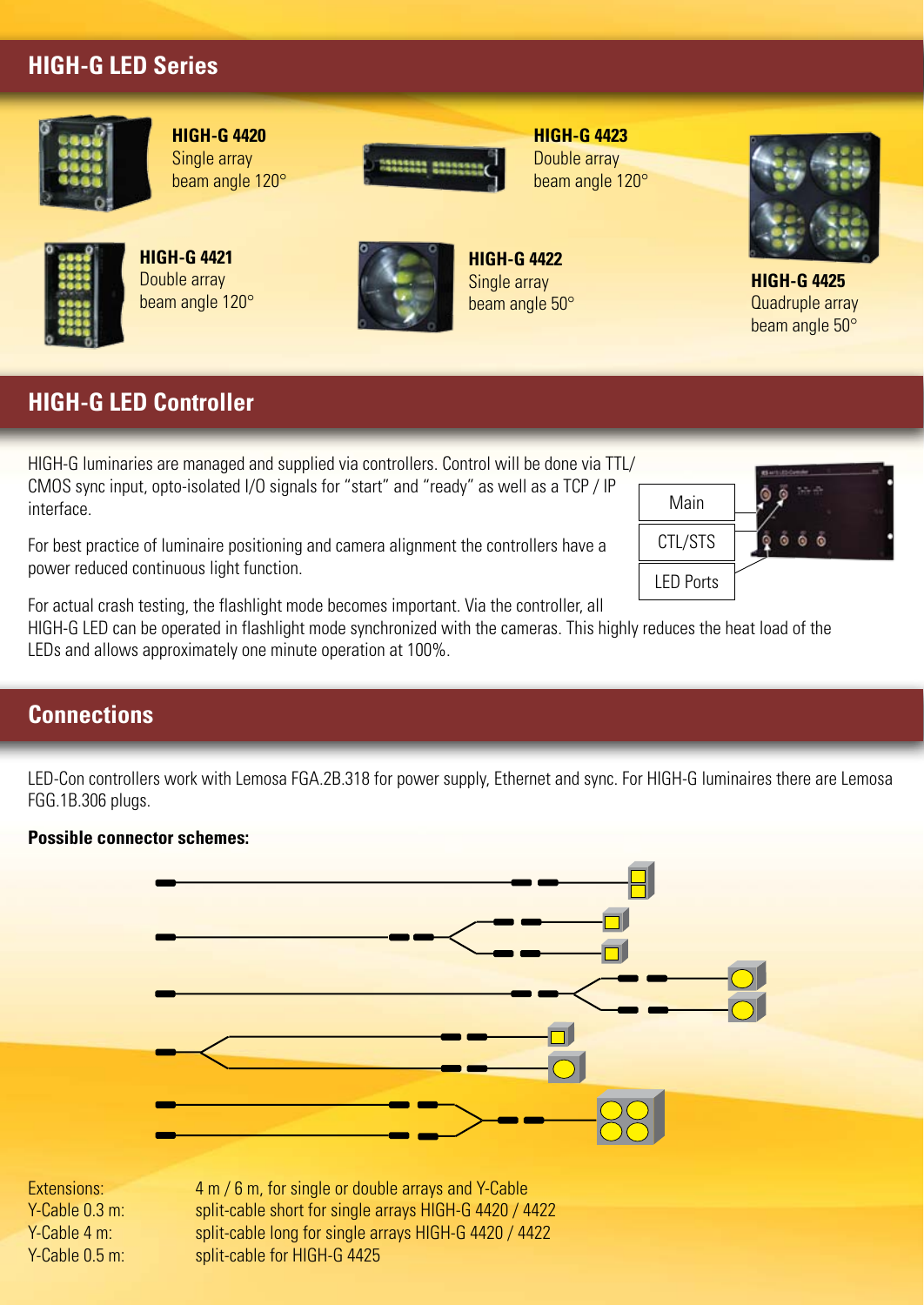# **Technical Data**

| <b>HIGH-G LED</b>          |              | <b>HIGH-G LED 4420   HIGH-G LED 4421</b> |               | <b>HIGH-G LED 4423   HIGH-G LED 4422</b> | <b>HIGH-G LED 4425</b> |
|----------------------------|--------------|------------------------------------------|---------------|------------------------------------------|------------------------|
| Luminous flux              | 12000 lm     | 24000 lm                                 | 24000 lm      | 12000 lm                                 | 48000 lm               |
| Beam angle                 | $120^\circ$  | $120^\circ$                              | $120^\circ$   | $50^\circ$                               | $50^\circ$             |
| Power                      | 120 W        | 240 W                                    | 240 W         | 120 W                                    | 480 W                  |
| Color temperature          | 6000 K       | 6000 K                                   | 6000 K        | 6000 K                                   | 6000 K                 |
| Acceleration<br>resistance | 200 G        | 200 G                                    | 200G          | 100 G                                    | 100 G                  |
| LxWxH(mm)                  | 30 x 32 x 33 | 54 x 30 x 30                             | 106 x 34 x 16 | 54 x 54 x 24                             | 108 x 108 x 45         |
| <b>Weight</b>              | $0.06$ kg    | $0.13$ kg                                | $0.13$ kg     | $0.12$ kg                                | 1.00 kg                |

| <b>Controller</b>              | <b>LED-Con 4414</b>                                                                                                                                                                                                                                                       | <b>LED-Con 4415</b>                                                                 | <b>LED-Con 4416</b>                                                                 |  |  |
|--------------------------------|---------------------------------------------------------------------------------------------------------------------------------------------------------------------------------------------------------------------------------------------------------------------------|-------------------------------------------------------------------------------------|-------------------------------------------------------------------------------------|--|--|
| Charge supply                  | 48 V<br>(Battery pack), integrated<br>charge controller for<br>external 48 V supply                                                                                                                                                                                       | 48 V<br>(Battery pack), integrated<br>charge controller for<br>external 48 V supply | 48 V<br>(Battery pack), integrated<br>charge controller for<br>external 48 V supply |  |  |
| <b>LED Ports</b>               | 6<br>(each 2x120 W HIGH-G<br>or 1x 240 W HIGH-G)                                                                                                                                                                                                                          | 4<br>(each 2x120 W HIGH-G<br>or 1x 240 W HIGH-G)                                    | 10<br>(each 2x120 W HIGH-G<br>or 1x 240 W HIGH-G)                                   |  |  |
| <b>LED Output Connection</b>   | Lemosa FGG.1B.306                                                                                                                                                                                                                                                         | Lemosa FGG.1B.306                                                                   | Lemosa FGG.1B.306                                                                   |  |  |
| Power control on<br>Controller | 50% Continous light<br>(without Sync signal)                                                                                                                                                                                                                              |                                                                                     |                                                                                     |  |  |
| Power control per<br>Interface | settings 25%, 50%, 100%,<br>(duty cycle $\leq 50\%$ )                                                                                                                                                                                                                     |                                                                                     |                                                                                     |  |  |
| Synchronization Signal         | TTL/CMOS input                                                                                                                                                                                                                                                            |                                                                                     |                                                                                     |  |  |
| <b>Sync Connector</b>          | <b>BNC</b>                                                                                                                                                                                                                                                                |                                                                                     |                                                                                     |  |  |
| Interface                      | Ethernet                                                                                                                                                                                                                                                                  |                                                                                     |                                                                                     |  |  |
| <b>Ready Signal</b>            | Optoisolated output                                                                                                                                                                                                                                                       |                                                                                     |                                                                                     |  |  |
| <b>Start Signal</b>            | Optoisolated input                                                                                                                                                                                                                                                        |                                                                                     |                                                                                     |  |  |
| Mode Input                     | Triggering on increasing flank of sync input<br>$\bullet$<br>Triggering on decreasing flank of sync input<br>NO SYNC/Lights ON: In case of missing sync-signal luminaires ON in 50% mode<br>NO SYNC/Lights OFF: luminaries OFF without sync signal; control via Interface |                                                                                     |                                                                                     |  |  |
| <b>Acceleration Resistance</b> | 200G                                                                                                                                                                                                                                                                      |                                                                                     |                                                                                     |  |  |
| <b>Ambient Temperature</b>     | $0 - 50$ °C                                                                                                                                                                                                                                                               |                                                                                     |                                                                                     |  |  |
| LxWxH (cm)                     | 23.5 x 16.5 x 10.0                                                                                                                                                                                                                                                        | 20.5 x 13.0 x 0.75                                                                  | 27.0 x 11.0 x 16.0                                                                  |  |  |
| Weight                         | $5.6$ kg                                                                                                                                                                                                                                                                  | $2.8$ kg                                                                            | $6.1$ kg                                                                            |  |  |
| Housing                        | Aluminum, black anodized;<br><b>KT-Mount</b>                                                                                                                                                                                                                              |                                                                                     |                                                                                     |  |  |